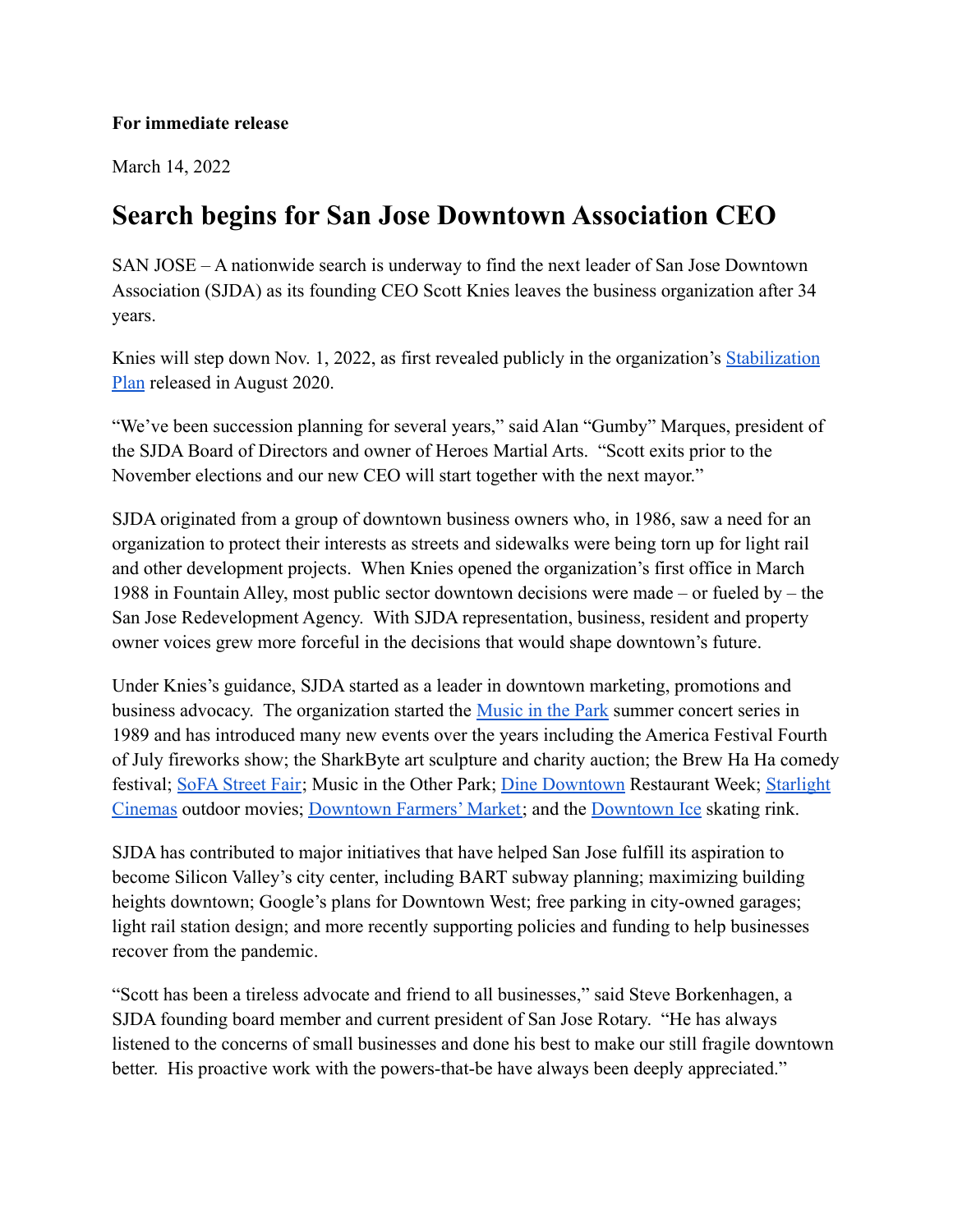Community leaders have come to value Knies's annual [State of the Downtown](https://sjdowntown.com/who-we-are/) (October) and [Year in Review](https://sjdowntown.com/who-we-are/) (December) presentations, applauding his ability to distill and communicate the challenges, opportunities and efforts of involving diverse stakeholders in the growth of downtown. A former newspaper reporter, Knies is editor of the SJDA newsletter, *[Downtown](https://sjdowntown.com/news/) [Dimension,](https://sjdowntown.com/news/)* with a monthly circulation of 2,000 issues printed and mailed, and 3,000 digital subscribers.

SJDA has demonstrated the ability to develop iconic and innovative projects that enhance street life. Examples include building an iconic seasonal skating rink encircled by 32 palm trees; adding the [SoFA Pocket Park and Hart's Dog Parks](https://sjdowntown.com/dog-parks/) to the urban landscape; and constructing the [MOMENT shops](https://www.moment-sj.com/) into the Market San Pedro Square Garage to activate both sides of San Pedro Street and provide storefronts for retail entrepreneurs. The [Downtown Doors](https://sjdowntown.com/doors/) program established in 2003 has earned national acclaim for providing more than 300 high school artists with funding and a platform to have their art prominently displayed throughout downtown.

In addition to the land use side of development advocacy, SJDA's eye for constantly improving the downtown built environment extends into a Downtown Design Committee. This group of architects and designers assess proposed development projects using an 11-point design criteria, and provide expert feedback to the developers and planners. The very best projects are bestowed with the annual Golden Nail Award.

For many, SJDA's most successful initiative is the addition of the **[Property-Based Improvement](https://sjdowntown.com/property-based-improvement-district/)** [District \(PBID\)](https://sjdowntown.com/property-based-improvement-district/) which resulted in [Groundwerx,](https://sjdowntown.com/groundwerx/) leading downtown San Jose into a new era of cleaner streets, business development, healthier urban forest and overall beautification. Started in 2008 and renewed in 2012, the PBID is currently in the formal process of expanding and renewing services for another 10 years through 2032. The renewal is expected to be completed in June.

In addition to another 10 years of PBID property assessment district funding, SJDA also manages the downtown [Business Improvement District.](https://sjdowntown.com/who-we-are/) SJDA owns its 10th floor office at 28 N. First St., opened a ground floor Business Support Center on Third Street in October, received a \$1 million Knight Foundation five-year grant in November and revealed a new organizational brand design in December.

"The new CEO is going to inherit some assets – none greater than our current Downtown Association staff and volunteer Board members," Knies said.

One point of pride for Knies is the number of former SJDA employees who have moved on to leadership positions in organizations that serve the downtown community, including Guadalupe River Park Conservancy, San Jose Chamber of Commerce, City of San Jose, Urban Vibrancy Institute, VTA, Veggielution, School of Arts and Culture at Mexican Heritage Plaza, Dr. Martin Luther King Jr. Library, and the David and Lucile Packard Foundation.